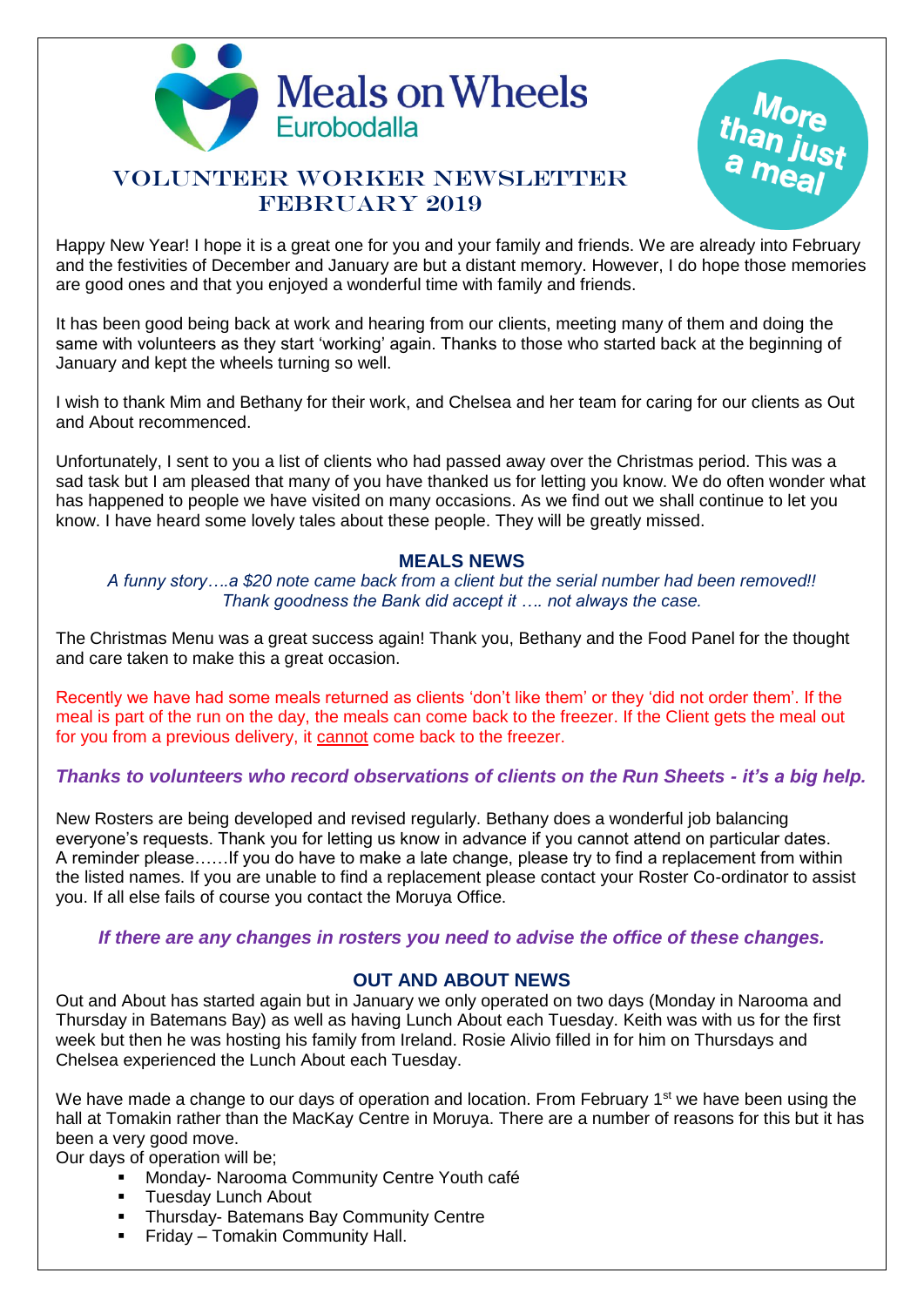## **INDIVIDUAL SOCIAL SUPPORT NEWS**

Our Individual Social Support operates through Mim at the Office and has become very busy. This is where a volunteer can take a client shopping, to medical appointments, to complete simple gardening or simply have a Cuppa Chat.

If you are keen to assist in this area, or know of someone who could use our service, please let Mim know at the office. We are very keen for further assistance in this area and especially with simple gardening and shopping.

#### **VOLUNTEER FORUMS**

Volunteer Forums are to be held prior to the Boards review of the Strategic Plan. This is an opportunity to contribute to our Strategic Plan. I would love to meet you and to hear how you think the Cooperative is travelling and contribute ideas for its continued development so we are stronger and even more vital in our community.

### **These Forums will be held in:**

- **Narooma on Monday March 18th at 1pm at the Community Centre (Youth Café)**
- **Moruya on Wednesday 20th March at 1pm at the Office**
- **Batemans Bay on Thursday March 21st at the Community Centre.**

You can help to advertise Meals on Wheels through

- the very best marketing opportunity of all-word of mouth. Tell people about our services.
- **•** selling the Cooperative by the wearing our shirts and putting the sings on your cars.
- attending our information sessions at markets.

## **BOARD NEWS**

Let me introduce your Board to you.

Phil Armstrong (*President*), Cathy Milliken (*Chair, Policy and Administration Committee*), Allan Schuback (*Chair, Finance and Audit and Risk Committee*), Les Carter (*Chair, Food Panel and WHS Representative*), Jim Greenshields, Sue Proud, Michele Sacoor. Alan Russell (*Manager and Public Officer attends all meetings*)

We have a full Board of 7, with four men and three women. We have representatives from each section of our Cooperative (Northern (2), Central (3) and Southern (2)) zones. We have members ranging in age from 40s-70s.

This balance and the level of Governance experience we have along with the skill set of the various board members means there is an excellent quality of discussion and debate before any decisions are made.

Our Committees have volunteers and staff attending. Mim van den Berg attends the Finance and Audit and Risk Committee and Bethany McLean attends the Food Panel.

The Food Panel includes four volunteers (we need someone from the southern area!) offers invaluable assistance to discussions and the decision-making process.

We would like your skills on one of these committees and I can discuss what the commitment would be should you be interested. Please bring your skills to our table to help the Cooperative develop.

The Board held its first meeting in January. The Finance and Audit and Risk Committee also met in January and sent reports for the Boards consideration. They have met again and are completing a number of reviews. The Policy and Administration Committee have highlighted various Policy documents for review, set their agenda for the year and held their first meeting. The Food Panel will meet on February 21<sup>st</sup> to look at the year ahead and to review our 2018 Christmas menu.

As we continue to seek to strengthen our Cooperative, the Board has set a schedule for the next series of meetings which will have important consequences for our future. Some of these dates may appear to be early but if we are to introduce new programmes or make changes, we do need to plan well and ideas need to considered, planned for and costed.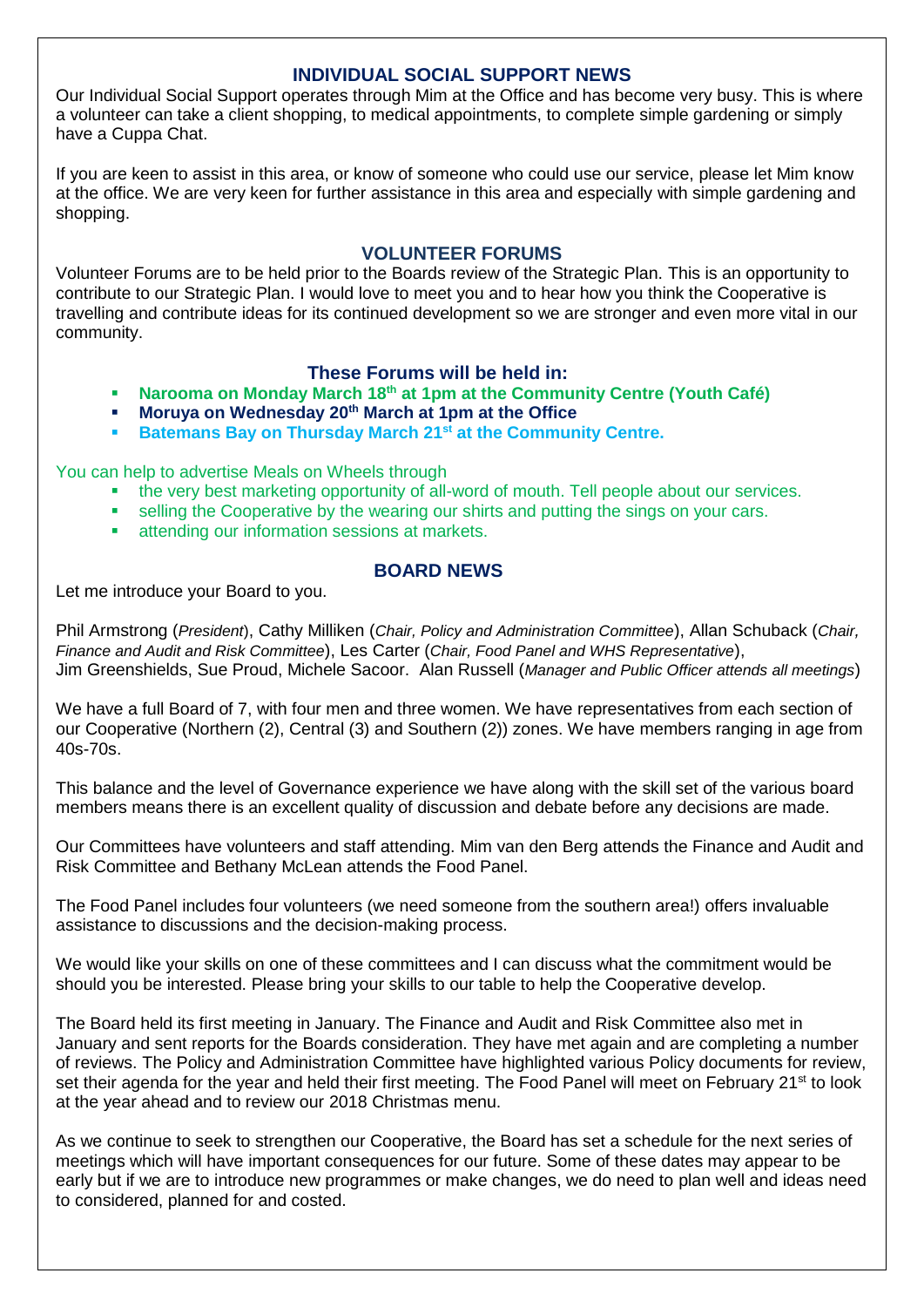The Board's Agenda includes:

- February the six-monthly review of Group Social Support (Out and About) and the Budget
- **■** March the annual review of our Strategic Plan
- April the first steps in the development of the new Budget
- May the acceptance of a Budget for the 2019-2020 financial year.

The President and I have attended some 'political' meetings as we try to find out the Agenda in Aged Care from the leading political parties. This 'unknown' is not helping us format our development plans for the future. At present the programme we operate within is funded until 30 June 2020 and there is no indication what will happen after that date from any political party. As you can imagine, it makes planning difficult. The Royal Commission into Aged Care has also started its hearings and the outcomes from that could have a big impact upon how people access meals and social support.

From July 2019 there are new Aged Care Standards. These have been passed into law and affect our organisation and the staff are starting to work on these.

There are eight areas (Standards) under which there are outcomes to be met. These Standards are:

- Consumer dignity and choice
- Ongoing assessment and planning with consumers
- Personal care and clinical care
- Services and supports for daily living
- **Organisations service environment**
- Feedback and complaints
- Humans Resources
- Organisational governance

Many of these are similar to what we have had before but the focus has moved further towards the clients needs with all outcomes starting with "I", such as:

- I am treated with dignity and respect…I can make informed choices about my care…live the life I choose
- I am a partner in ongoing assessment and planning that helps me...
- I get personal care, clinical care or both...
- I feel I belong and I am safe and comfortable...
- I feel safe and am encouraged and supported to give feedback…I am engaged in processes to address my feedback and complaints
- I get quality care and services when I need them from people...
- I am confident the organisation is well run...I can partner in improving the delivery of care and services.
- ▪

## **THE MANAGERS MEMO**



Our organisation is **More than just a meal**!

This has surprised the new volunteers as they come for their Induction. To me this highlights that we have to 'advertise' more just what we do, and as noted above you can help us. Please keep spreading the word and help us gather further good volunteers such as yourself, and new clients.

I have had a request from New South Wales Meals on Wheels for us to be one of six

pilot centres for a new initiative. This project is called **ACT! A C**ollaborative **T**ool for emergency services and home support providers.

The Tool is being prepared as a survey on how well prepared our clients maybe for a natural disaster; a training section to create emergency readiness and how to contact emergency support services. The programme is being written and will be trialled in the six areas during the second half of the year.

This will be a great opportunity for us to work alongside our clients to have them ready should an emergency occur. It could be to assist in changing the battery in a fire alarm and/or making sure there is a fire alarm; checking that they are registered with emergency services (eg the Police) if they are living alone; how to have their home ready in case of an emergency; being aware of places to find information and what